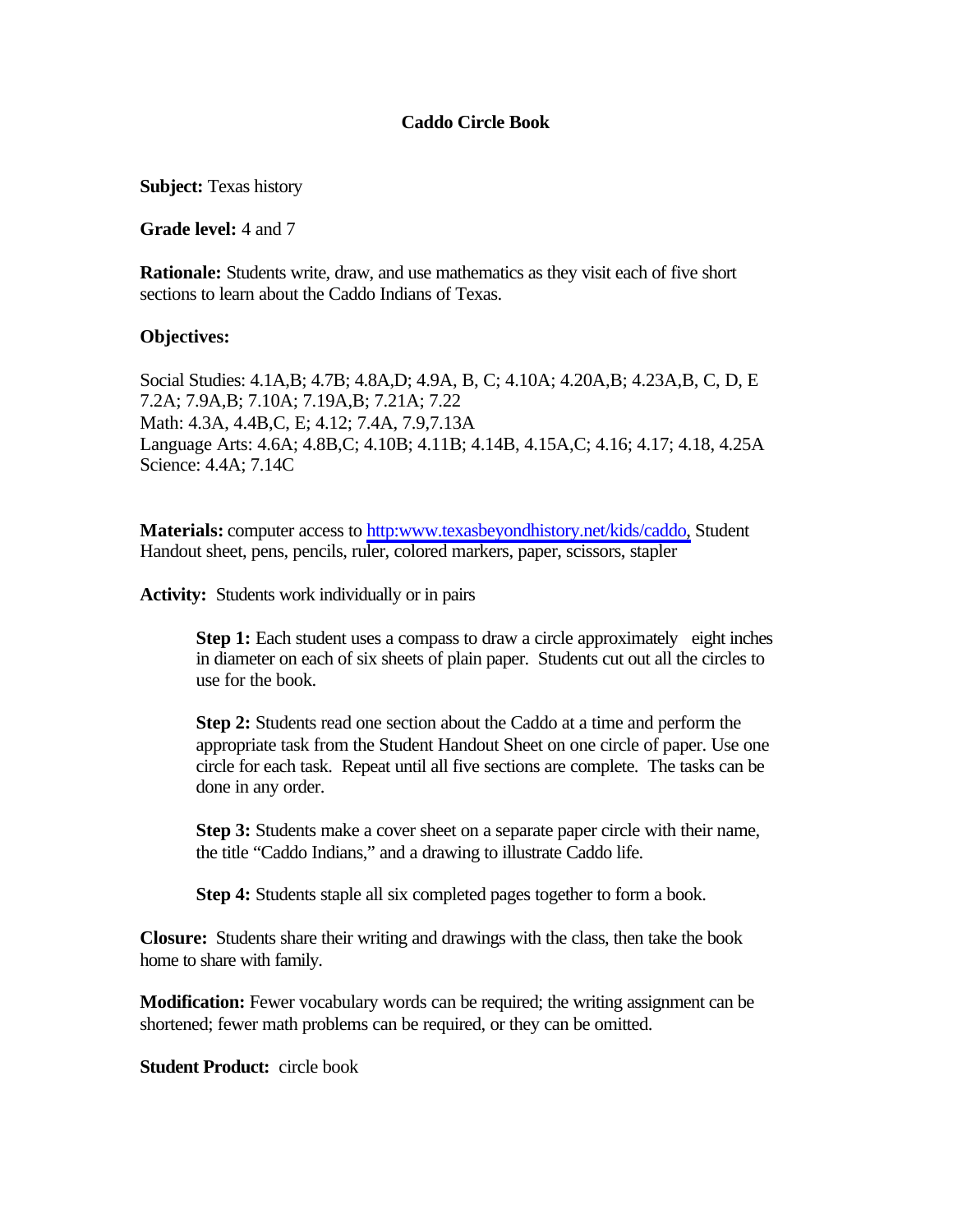**Assessment or evaluation:** completion of the book, proper use of vocabulary and grammar, correct mathematics

**Extension:** Students can create more pages for the book by reading the full Caddo exhibit on Texas Beyond History, adding more drawings, poems, stories, and other products for each section as they wish.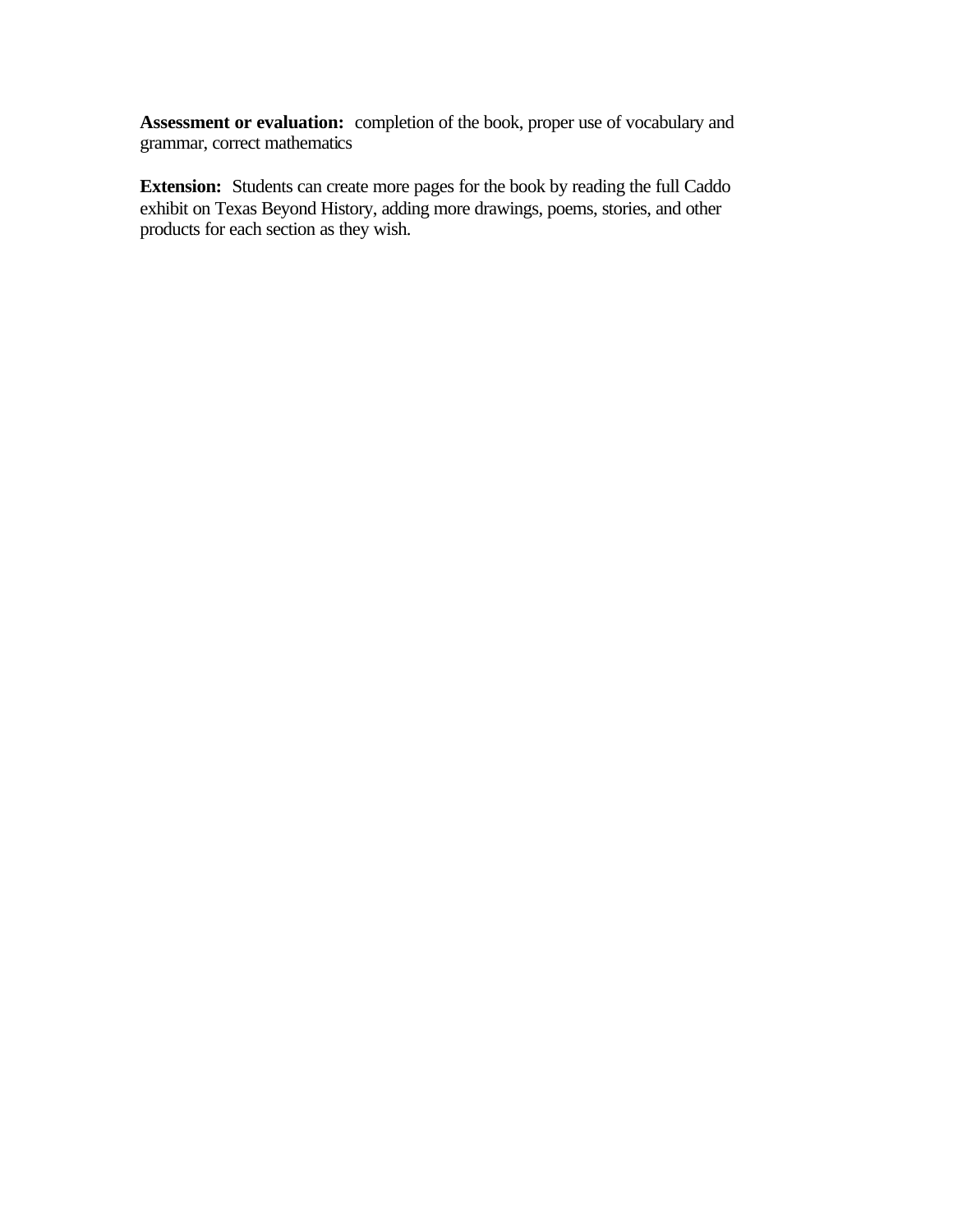# **Caddo Circle Book**

# **Student Handout**

Let's make a book about the Caddo Indians! You will need six pieces of plain paper, scissors, ruler, compass, pencil, pen, colored markers, and a stapler.

First, cut out six circles, each one approximately eight inches in diameter. Use one sheet of paper for each circle. Use your compass to draw a circle first with a pencil, then cut around the outline.

Make a cover for your book by writing the title "Caddo Circle Book," on one paper circle. Also draw a picture to illustrate the cover, and write your name, as the author of the book.

Go to this web site: http:www.texasbeyondhistory.net/kids/caddo

Click on any picture to start.

Complete the following activities in any order you wish. Use one circle for each activity.

When you finish all the activities, staple all the pages together to make a book shaped like a circle.

# **Activities:**

# **Who Are the Caddo?**

The Caddo have lived in what is today called Texas for over 1000 years. At least 50 generations of Caddo people have lived here. How many years is a generation?

Write out the problem and your answer on a paper circle.

Next, make a drawing to define the word "generation." A generation is the length of time it takes for a child to become an adult. For instance, there is your grandmother's generation, or people all about her age; your mother's generation, or people about her age; and your generation, or those people about your age. This equals three generations, or age groups.

On this page, you should have a math problem and a drawing.

# **Traces of the Past**